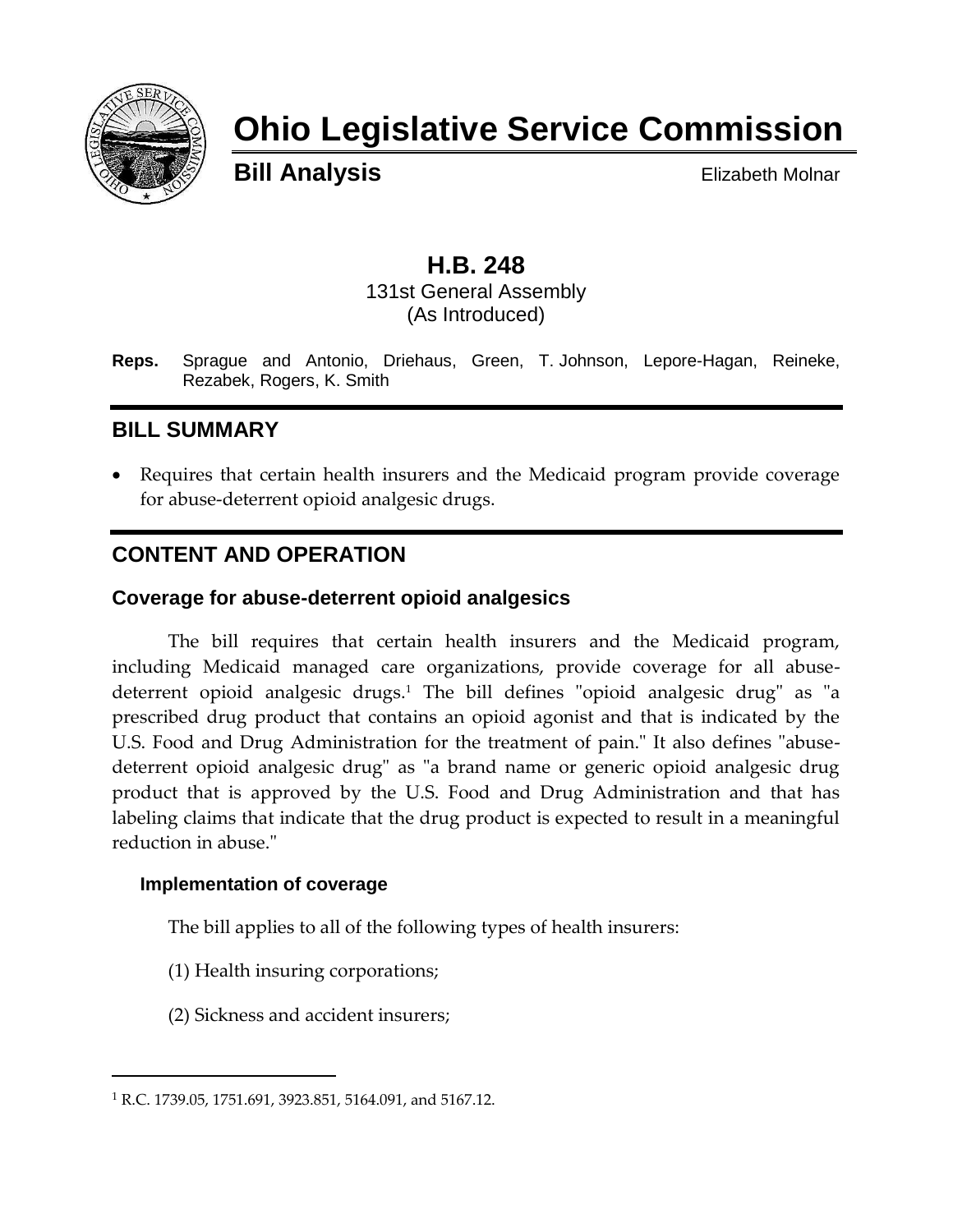(3) Multiple employer welfare arrangements;

(4) Public employee benefit plans;

(5) The Medicaid program, including the Medicaid managed care organizations under contract with the Ohio Department of Medicaid to provide or arrange for the provision of health care services to Medicaid recipients.

In the case of these insurers, the bill governs policies, contracts, agreements, or plans issued, delivered, renewed, established, or modified in Ohio on or after January 1, 2017.<sup>2</sup>

The bill does not apply to health insurance that is part of employee benefits offered by private employers that self-insure their benefit programs. These programs are generally precluded from state regulation by the federal Employee Retirement Income Security Act (ERISA) (see "**ERISA**," below).

#### **Conditions on private insurers and public employee benefit plans**

Under the bill, an insurance policy, contract, agreement, or plan must provide coverage for all abuse-deterrent opioid analgesic drugs if the policy, contract, agreement, or plan provides prescription drug coverage.

#### **Reimbursement**

The bill prohibits an insurance policy, contract, agreement, or plan, and the Medicaid program from excluding or denying reimbursement for an abuse-deterrent opioid analgesic drug solely due to the cost of the drug, regardless of a provision in continuing law that authorizes a pharmacist to select a generically equivalent drug when filling a prescription for a drug prescribed by its brand name.<sup>3</sup>

#### **Prior authorization or utilization review**

The bill provides that any prior authorization requirements or utilization review measures for opioid analgesic drugs, and any coverage denials made pursuant to those requirements or measures, cannot require treatment failure of nonabuse-deterrent opioid analgesic drugs in order to access abuse-deterrent formulations.

 $\overline{a}$ 

<sup>2</sup> Section 3.

<sup>3</sup> R.C. 4729.38, not in the bill.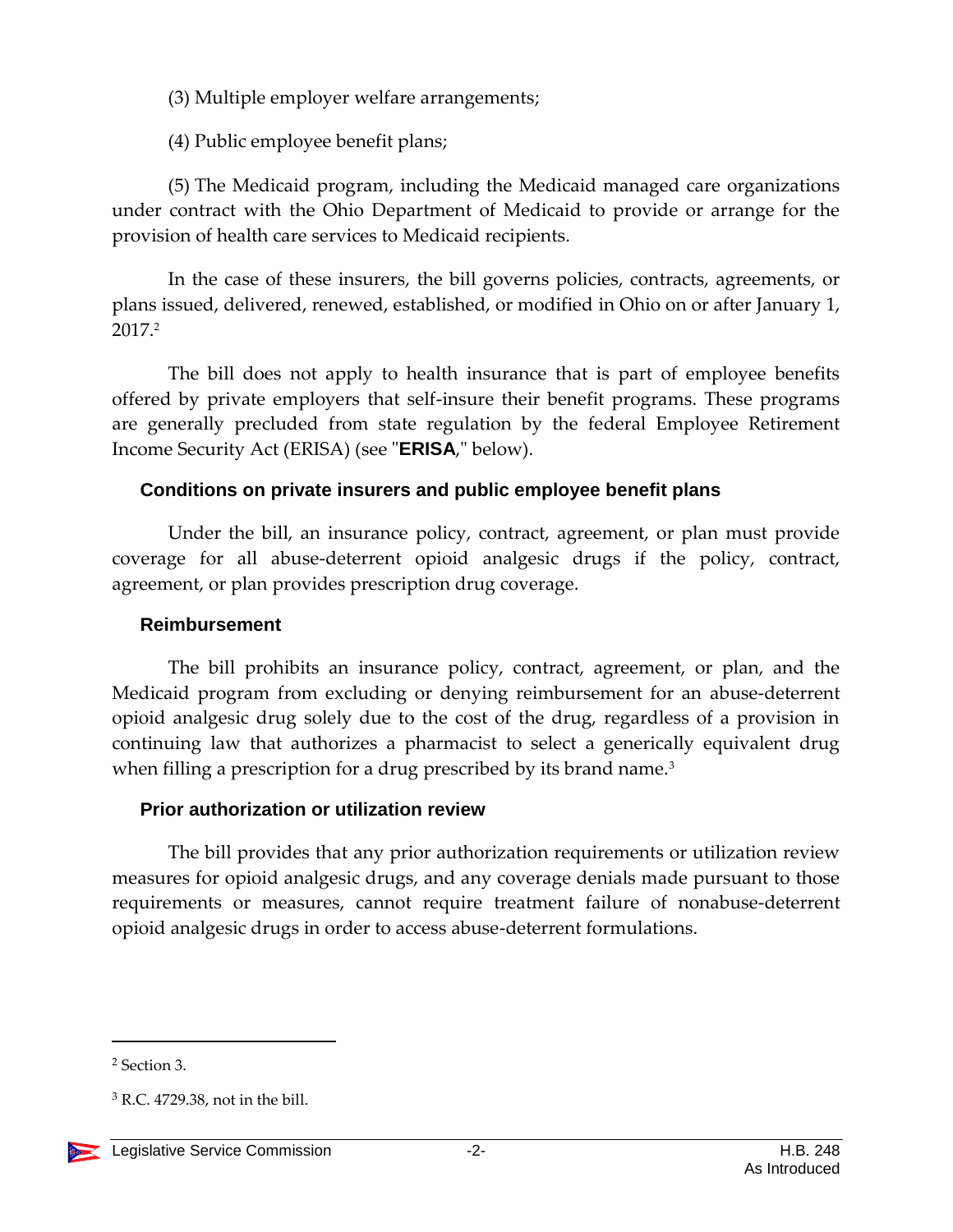#### **Cost-sharing**

The bill specifies that any cost-sharing requirements cannot exceed the lowest cost-sharing requirements applied to opioid analgesic drugs without abuse-deterrent properties. A policy, contract, agreement, plan, or the Medicaid program cannot achieve compliance with this provision by increasing prescription cost-sharing requirements.

#### **Prescriber measures**

Under the bill, if a health insuring corporation, sickness and accident insurer, multiple employer welfare arrangement, public employee benefit plan, or the Medicaid program, measures a prescriber's efficiency, quality of care, or clinical performance through patient satisfaction surveys or other means, the prescriber cannot be penalized, financially or otherwise, for either of the following actions:

(1) Prescribing an abuse-deterrent opioid analgesic drug;

(2) Deciding not to prescribe an opioid analgesic drug.

### **Review of mandated benefits legislation**

The bill exempts its requirements regarding health insurer coverage of abusedeterrent opioid analgesic drugs from an existing law that could prevent the requirements from being applied until a review by the Superintendent of Insurance has been conducted with respect to mandated health benefits.<sup>4</sup> Under current law, legislation mandating health benefits cannot be applied to any health benefits arrangement after the legislation is enacted unless the Superintendent holds a public hearing and determines that it can be applied fully and equally in all respects to (1) employee benefits plans that are subject to ERISA and (2) employee benefit plans established or modified by the state or its political subdivisions.<sup>5</sup> Under the bill, the coverage of abuse-deterrent opioid analgesics is applicable and the Superintendent's hearing and determinations are not required even if the bill's provisions are considered mandated benefits.

#### **ERISA**

ERISA is a comprehensive federal statute governing the administration of employee benefit plans. ERISA generally precludes state regulation of benefits offered by private employers that self-insure their benefit programs. Larger employers frequently choose to establish their own health insurance plans for their employees in

 $\overline{a}$ 

<sup>4</sup> R.C. 1739.05, 1751.691, and 3923.851.

<sup>5</sup> R.C. 3901.71.